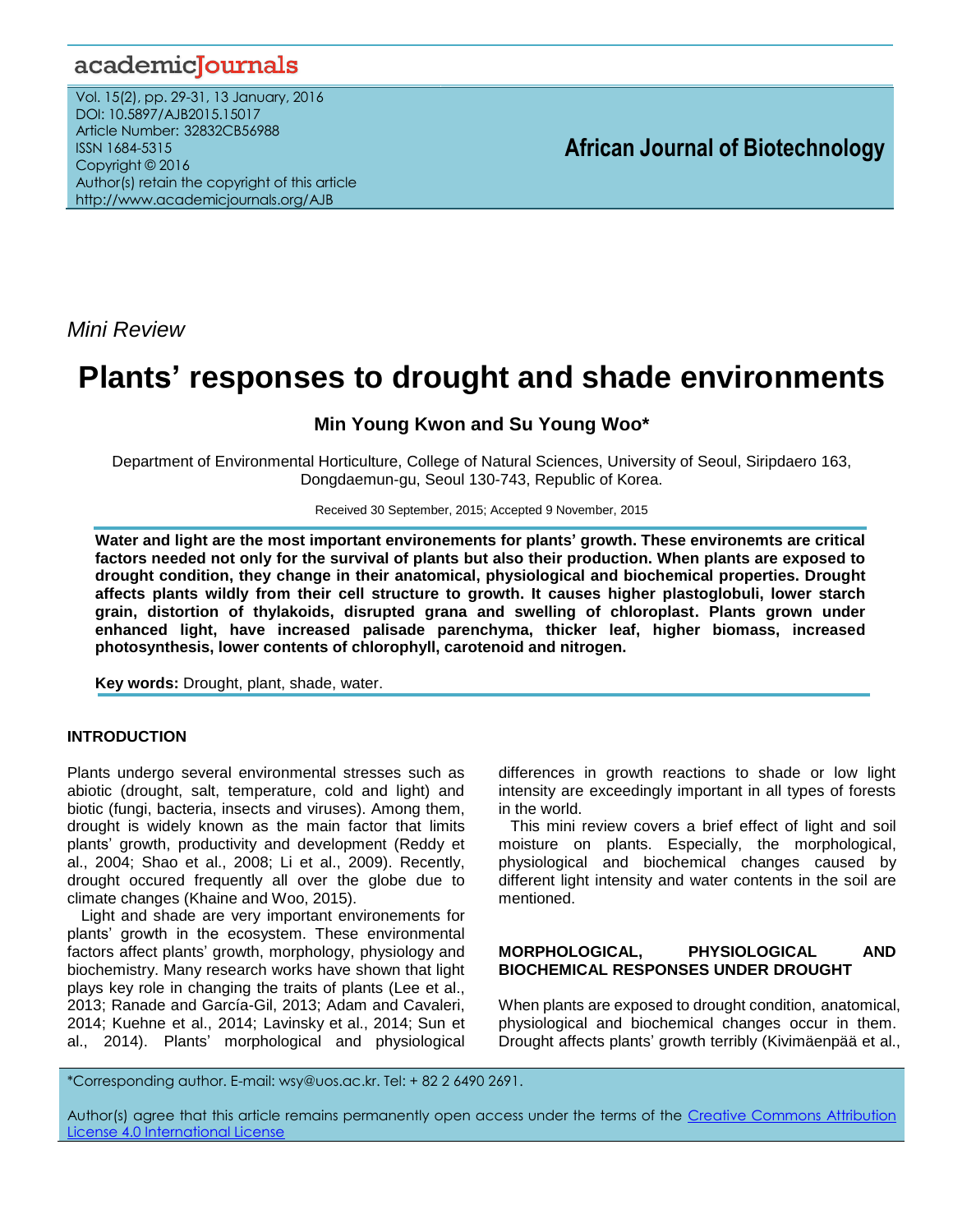2001; Chartzoulakis et al., 2002; Zellnig et al., 2004; Villagra and Cavagnaro, 2006; Olmos et al., 2007). Also, it makes the root systems of plants develop more than the stem system in order to facilitate water absorption from soil. To avoid water loss and evaporation by expanded leaf area, plants decrease individual leaf area, total leaf area per plant and the number of leaves per plant. Eventually, reduction of leaf area by drought decreases plants' growth and photosynthesis (Reddy et al, 2003; Shao et al., 2008).

The limitation of photosynthesis under drought is due to stomatal limitation. To keep water evaporation, plants decrease transpiration rate through stomatal closure, and intercellular  $CO<sub>2</sub>$  concentration is reduced (Farquhar and Sharkey, 1982). Similar results were observed in *Populus*, *Picea*, *Querqus* seedlings (Lopez-Carbonell et al., 1994; Ren et al., 2007; Yang et al., 2007).

Plants exposed to drought might cause oxidative stresses by the formation of reactive oxygen species, but, it can overcome oxidative stresses by synthesizing antioxidants (carotenoid, ascorbate and glutathione) and producing antioxidant enzymes (APX, SOD, POD and GR) and osmoprotectants (Egert and Tevini, 2002). Proline is known as osmolyte and performs osmotic adjustment, which is an important mechanism under drought condition [\(Faës](http://link.springer.com/search?facet-author=%22Pascal+Fa%C3%ABs%22) et al., 2015). In addition, it acts as free radical scavenger to protect the cells from reactive oxygen species. Proline accumulation was reported in wheat, *Helianthus*, *Populus* (Yang et al., 2007). As mentioned previously, plants might adapt to or avoid those changes caused by environmental influences (Givnish, 1988).

#### **MORPHOLOGICAL, PHYSIOLOGICAL AND BIOCHEMICAL RESPONSES UNDER SHADE**

Sunlights are indispensable to all living things. Especially, lights are one of the essential resources used for photosynthesis and plants' development (Zhong et al., 2014). It determines not only morphological traits such as seed germination, leaf arrangement and stem growth, but also physiological activities such as photosynthesis or rubisco activity (Lee et al, 2013; Cheung et al., 2014). The demand of lights might be different depending on species, environment and location of leaf. Some species can grow well under either high light or low light.

Plants, grown under enhanced light, have increased palisade parenchyma, thicker leaf, large leaf area, higher biomass, increased photosynthesis, lower contents of chlorophyll, carotenoid and nitrogen (Je et al., 2006;Yang et al., 2007; Huang et al., 2008; Volkova et al., 2010). However, the enhanced light might be unfavorable to growth of seedlings. Photoinhibition regarded as photosynthetic apparatus is damaged by stronger lights. It often occurs when plants accept excessive lights than required (Demming at al., 1987; Valladares and Pearcy, 1997; Niyogi, 1999; Kwon and Woo, 2015).

#### **MORPHOLOGICAL, PHYSIOLOGICAL AND BIOCHEMICAL RESPONSES UNDER DROUGHT AND SHADE**

Light and water are the main factors that determine plants' growth and distribution. Many other studies reported morphological, physiological and biochemical changes caused by the combination of drought and shade (Sack, 2004; Aranda et al., 2005; Yin et al., 2013). There are various opinions related to the effects caused by drought and shade. First, shading alleviates the drought condition on the seedlings by lowering leaf and air temperature (Sack, 2004; Dai et al., 2009). Second, another hypothesis is that shading aggravates growth of seedlings which are exposed to drought. Allocating to more shoot, leaf area than root reduces ability to capture water from soil and diffuse water loss due to expanded leaf area (Abrams and Kuniske, 1990; Valladares and Pearcy, 1997).

#### **CONCLUSION**

Reduction of irradiance that causes thinner leaf thickness is confirmed. Leaf thickness increases due to larger palisade and spongy parenchyma. Gas exchange (photosynthesis, transpiration rate, stomatal conductance and water use efficiency) increases in response to an increase in water contents. High light and water contents in the soil have severe impacts on the morphological, physiological and biochemical characteristics of several plants. Though only few stuies have reported the interaction between light and water, these environmental factors are considered so important. Probably, most plants might adapt to or avoid those changes caused by environmental influences.

#### **Conflict of interests**

The authors have not declare any conflict of interest.

#### **[ACKNOWLEDGEMENT](http://dictionary.reference.com/browse/acknowledgement?s=t)**

This study was carried out with the support of "Forest Science and Technology Project (Project No. S211215L030210)" provided by Korea Forest Service.

#### **Abbreviations**

**APX,** Ascorbate peroxidase; **SOD,** superoxide dismutase; **POD,** peroxidase; **GR,** gluthatione reductase; **CO2,** carbon dioxide.

#### **REFERENCES**

Abrams MD, Kuniske ME (1990). Leaf structural characteristics of 31